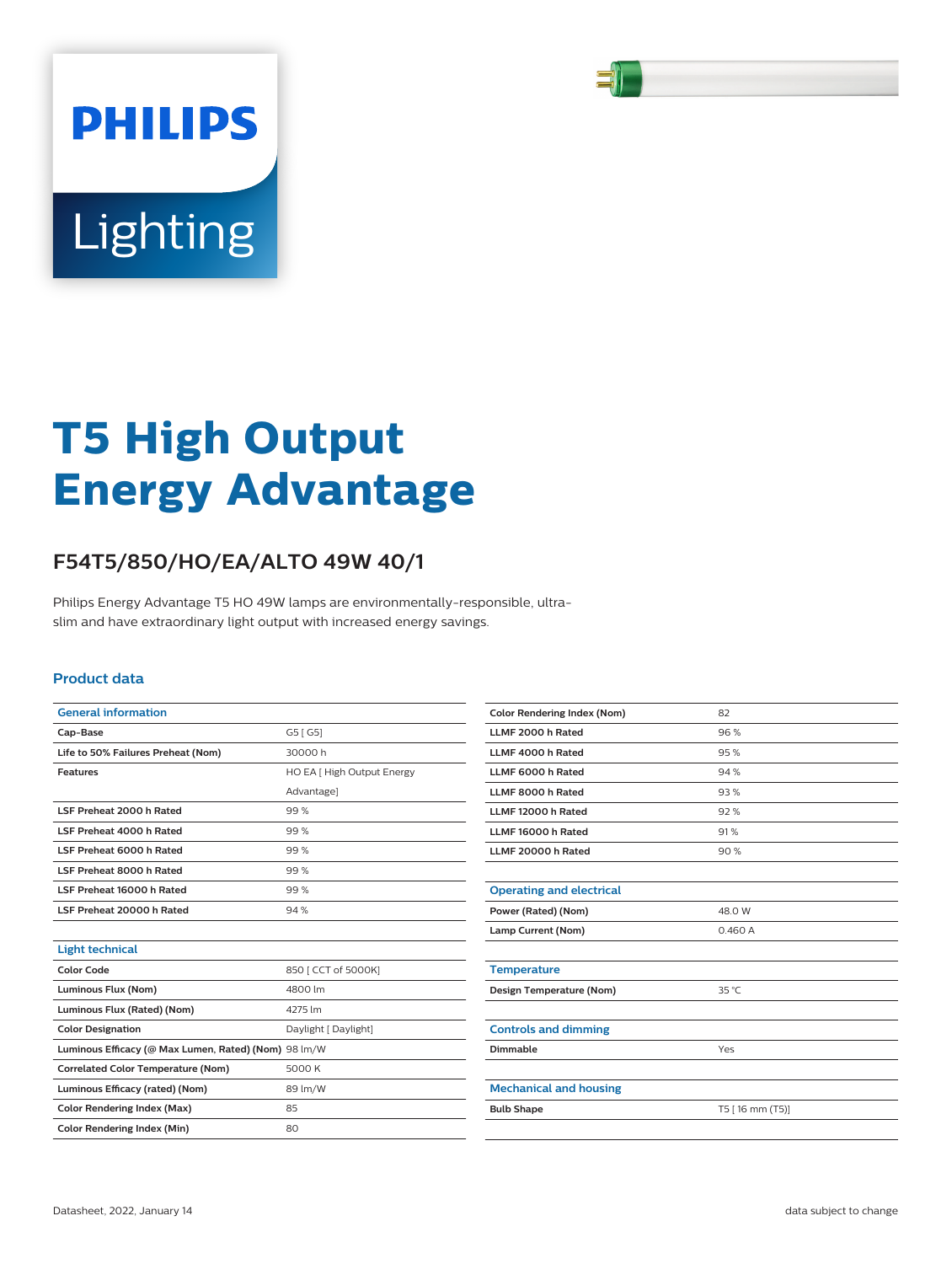## **T5 High Output Energy Advantage**

| <b>Approval and application</b> |                          |  |  |  |
|---------------------------------|--------------------------|--|--|--|
| Mercury (Hg) Content (Nom)      | 1.4 <sub>mg</sub>        |  |  |  |
|                                 |                          |  |  |  |
| <b>Product data</b>             |                          |  |  |  |
| Order product name              | F54T5 850 HO FA ALTO 49W |  |  |  |
| <b>EAN/UPC - Product</b>        | 046677406493             |  |  |  |
| Order code                      | 406496                   |  |  |  |

| <b>Numerator - Quantity Per Pack</b> |              |
|--------------------------------------|--------------|
| Numerator - Packs per outer box      | 40           |
| Material Nr. (12NC)                  | 927991985031 |
| Net Weight (Piece)                   | 104.500 g    |
|                                      |              |

#### **Dimensional drawing**

| Product                                                            | $D(max)$ A (max) $B(max)$ B (min) |  | C (max) |
|--------------------------------------------------------------------|-----------------------------------|--|---------|
| F54T5 850 HO FA ALTO 17 mm 1149.0 mm 1156.1 mm 1153.7 mm 1163.2 mm |                                   |  |         |
| 49W                                                                |                                   |  |         |

**F54T5 850 HO EA ALTO 49W**

#### **Lifetime**





100 Lamp luminous flux (%) Lamp luminous flux (%) 90 80 70 60 50 0 5000 10000 15000 20000 25000 30000 35000 Operating time (hours)

**MASTER TL5 HO Eco Lumen Maintenance 3 h + 12 h cycle**

**MASTER TL5 HO Eco Life Expectancy 3 h cycle MASTER TL5 HO Eco Life Expectancy 12 h cycle**

100